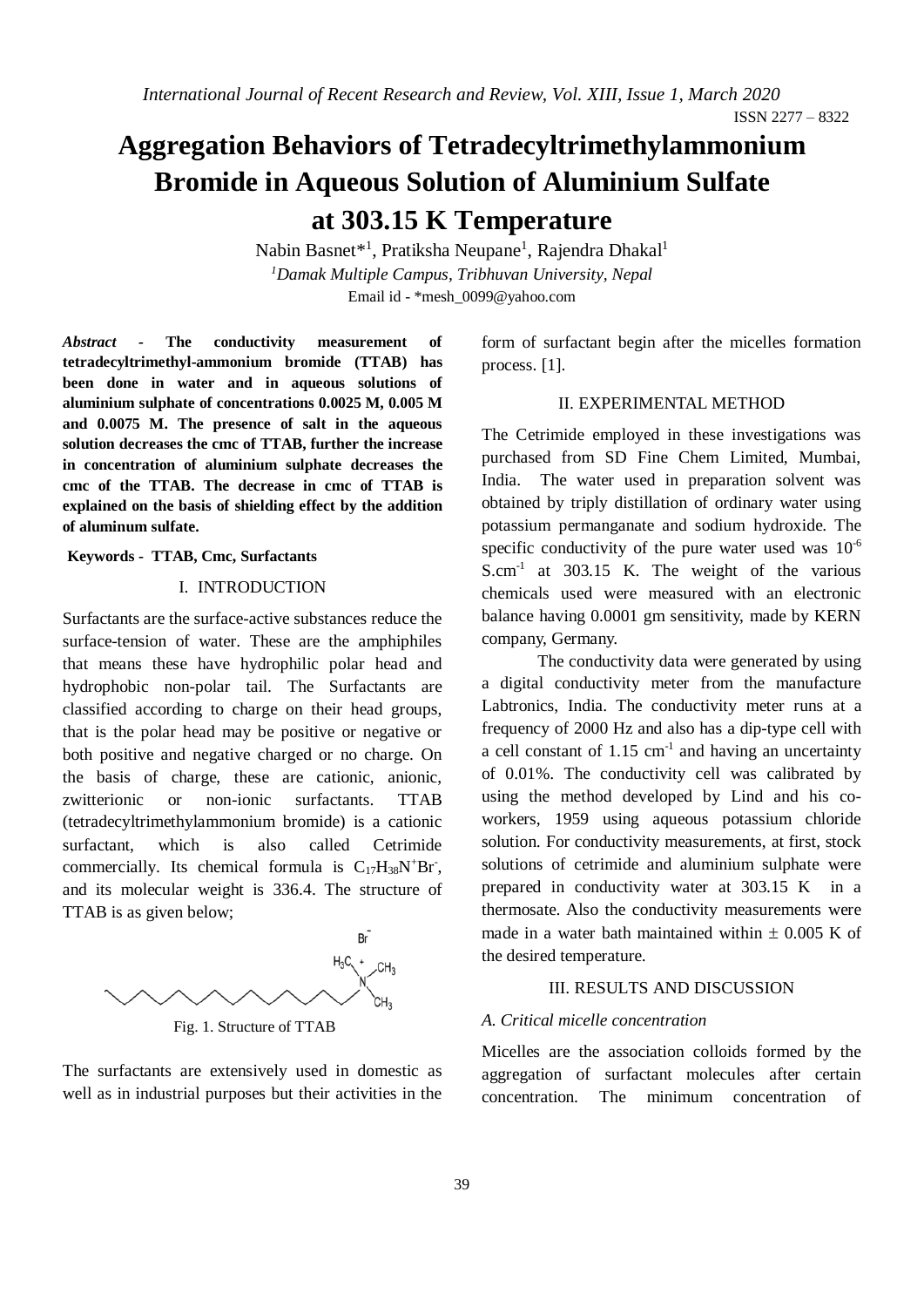surfactant at which micelles start to form is known as critical micellization concentration (*cmc*) of the surfactant. The *cmc* is a measurement that quantifies the ability of a surfactant to form micelles; the lower the *cmc*, the greater the ability of the surfactant to form micelles and vice versa. Electrical conductivity method is applied for the measurement of cmc of AOT in the water and aqueous solutions of alumunium sulphate. In this method, a graph is plotted between electrical conductivity versus surfactant concentration and in the graph, conductivity increases linearly with concentration but after a point, the slope of the curve will decreases as shown in figures. 2, 3, 4 and 5, i.e. there will be two straight lines with different slopes. The intersection point of two lines corresponds to concentration of surfactant; give the cmc of the surfactant, AOT [2].



Fig. 2. Conductivity of TTAB as a function of concentration at 303.15 K. in water.



Fig. 3. Conductivity of TTAB as a function of concentration at 303.15 K. in 0.0025 M aqueous  $Al<sub>2</sub>(SO<sub>4</sub>)<sub>3</sub>$  Solution.



Fig. 4. Conductivity of TTAB as a function of concentration at 303.15 K. in 0.005 M aqueous  $Al<sub>2</sub>(SO<sub>4</sub>)<sub>3</sub>$  Solution.



Fig. 5: Conductivity of TTAB as a function of concentration at 303.15 K. in 0.0075 M aqueous  $Al<sub>2</sub>(SO<sub>4</sub>)<sub>3</sub>$  Solution.



Fig. 6. Conductivity of TTAB as a function of concentration at 303.15 K. in water, 0.0025, 0.005 & 0.0075 M aqueous  $\mathrm{Al}_2(SO_4)_3$  Solution